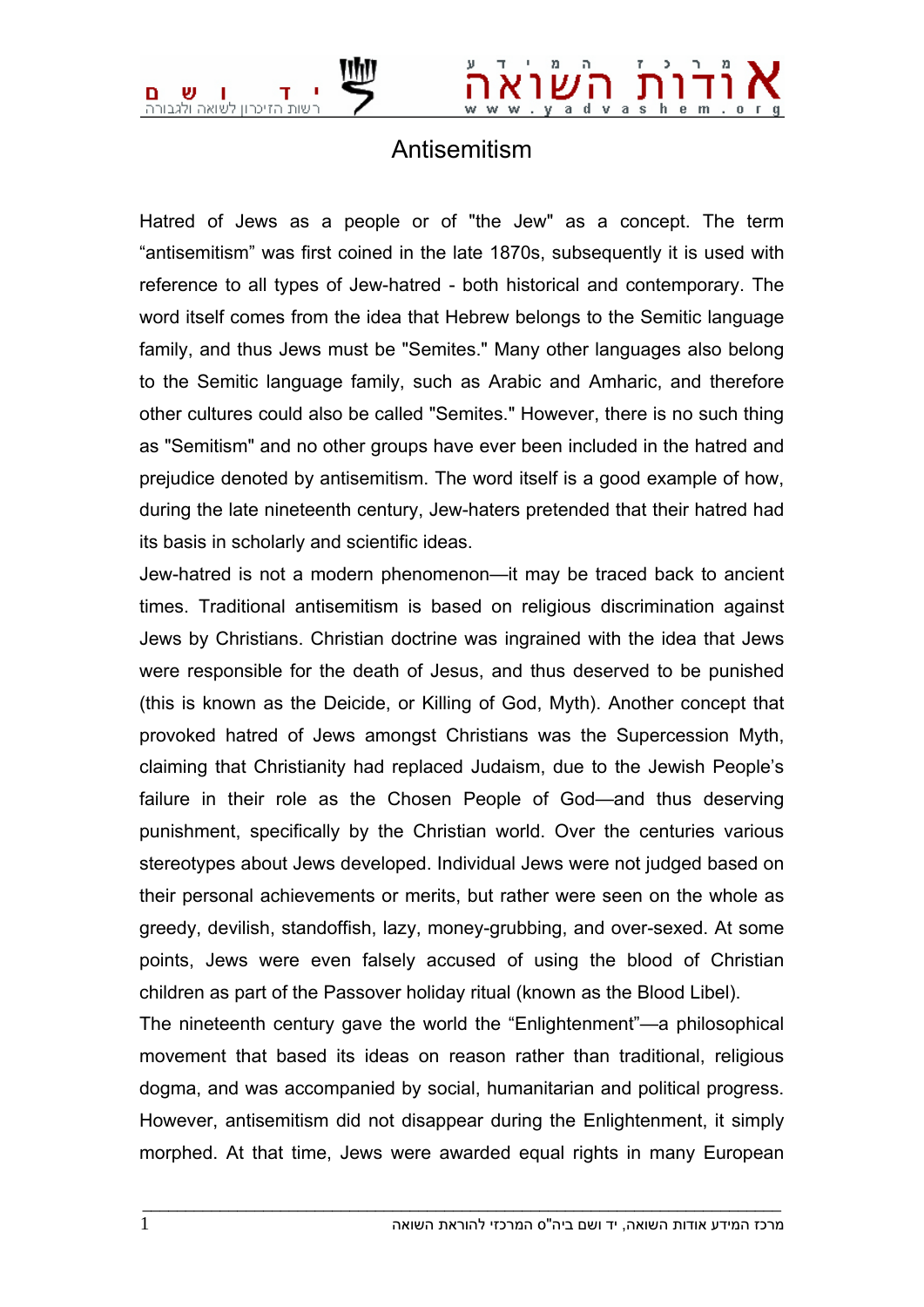

## . y a d v a s h e m . o r q

countries, and many people expressed Jew-hatred in their questioning of whether Jews could ever be truly loyal to the newly emerging nation states. Additionally, people who did not approve of the modernization and political changes being made accused the Jews of concocting the changes.

During the 1870s, the new political antisemitism was compounded with "racial" antisemitism. Based on the new ideas on evolution, posited by the English naturalist Charles Darwin—who himself never meant them to leave the realm of science—Jew haters began declaring that Jews were an inferior "race" on the evolutionary scale. Since their problem was physical or genetic, it could never be changed, despite assimilation. Included in this new form of antisemitism, was the idea that Jews were responsible for the world's troubles because of their race and genetic composition.

In Germany, this type of thinking found expression in a political, nationalist movement called the *Voelkisch* movement. This group's representatives opposed the industrialization and secularism which accompanied modernization, as they believed these concepts would destroy traditional German culture. Voelkisch blamed the Jews for undermining the Germans' traditional way of life, and stated that German Jews were not really part of the German people. At the end of the nineteenth century many antisemitic political parties sprung up in Germany, which were further rejuvenated after Germany's loss in World War I.

In France, antisemitism was illuminated in the 1890s during the Dreyfus Affair, in which a Jewish army officer was falsely accused of treason by Jew haters. In Russia, throughout the reign of the Czars, antisemitism became official government policy. Jewish movement was restricted to certain areas, and pogroms were encouraged by the ruling class. Only after the Bolshevik Revolution in 1917, in which many Jews played important roles, were Jews in Russia granted equal rights. This gave antisemites throughout Europe another excuse to hate Jews—because Jews were now associated with the hated Communist enemy.

The Nazi Party, which was created in 1919 and rose to national power in Germany in 1933, was one of the first political movements that was fundamentally based on racist antisemitism. The Nazis discriminated against

 $\bot$  , and the set of the set of the set of the set of the set of the set of the set of the set of the set of the set of the set of the set of the set of the set of the set of the set of the set of the set of the set of t